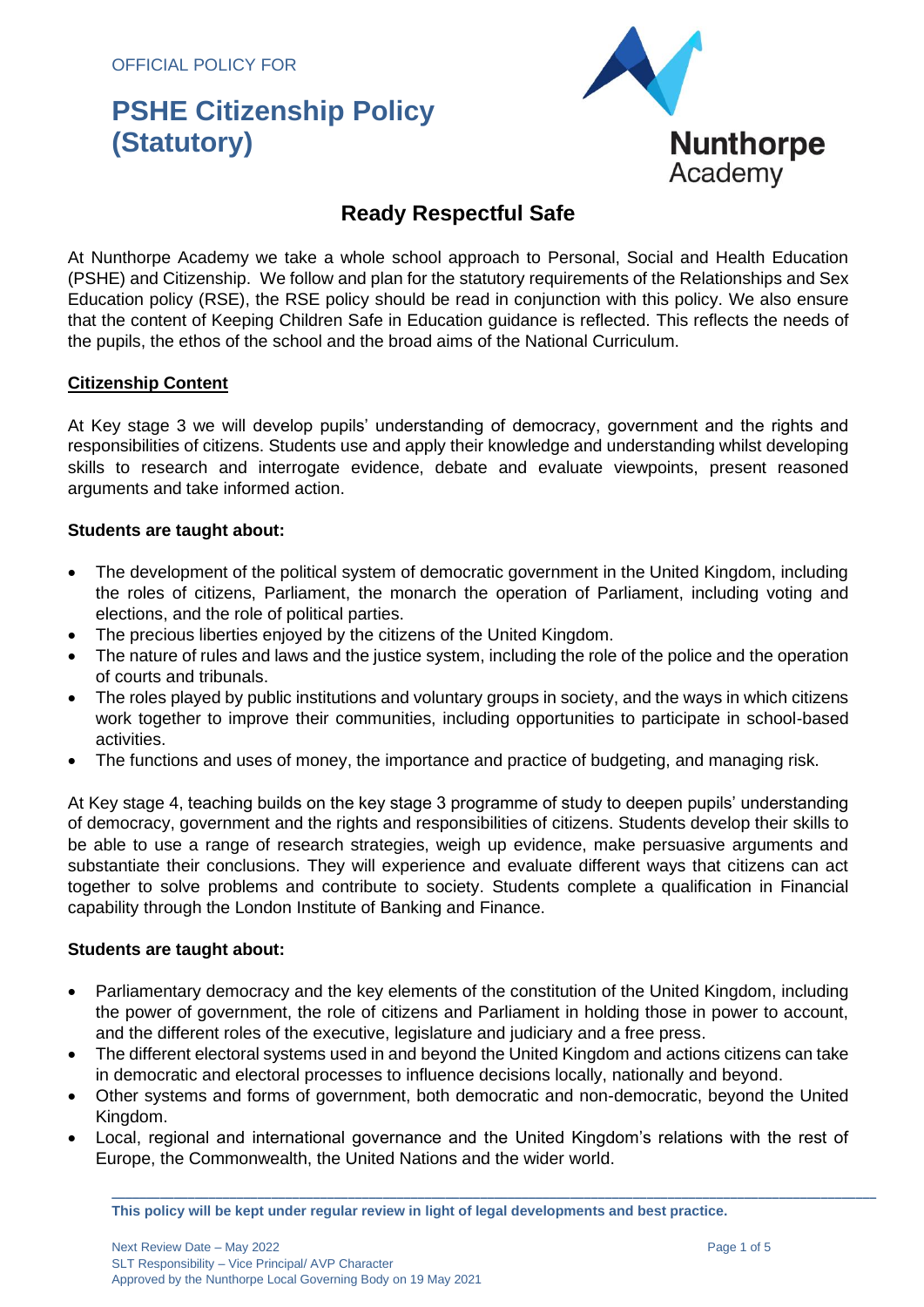# **PSHE Citizenship Policy (Statutory)**



- Human rights and international law.
- The legal system in the UK, different sources of law and how the law helps society deal with complex problems.
- Diverse national, regional, religious and ethnic identities in the United Kingdom and the need for mutual respect and understanding.
- The different ways in which a citizen can contribute to the improvement of his or her community, to include the opportunity to participate actively in community volunteering, as well as other forms of responsible activity.
- Income and expenditure, credit and debt, insurance, savings and pensions, financial products and services, and how public money is raised and spent.

# **PSHE Content**

The programme of study covers both Key Stage 3 and 4 and is based on three core themes within which there will be broad overlap with the Citizenship content. This policy and the themes below should be read in conjunction with and awareness of the RSE policy that is statutory.

- 1. Health and Wellbeing.
- 2. Relationships and Sex Education.
- 3. Living in the Wider World.

At Key Stage 3, PSHE education acknowledges and addresses the changes that learners are experiencing, beginning with transition to secondary school, the challenges of adolescence and their increasing independence. It teaches the skills which will equip them for the opportunities and challenges of life. Students are encouraged to manage diverse relationships and the increasing influence of peers and the media. PSHE education allows them to be more confident in addressing the challenges of effective learning and making a full and active contribution to society.

At Key Stage 4, pupils extend and rehearse the skills, further explore attitudes and values, and deepen knowledge and understanding acquired during Key Stage 3. PSHE education reflects the fact that learners are moving towards an independent role in adult life, taking on greater responsibility for themselves and others.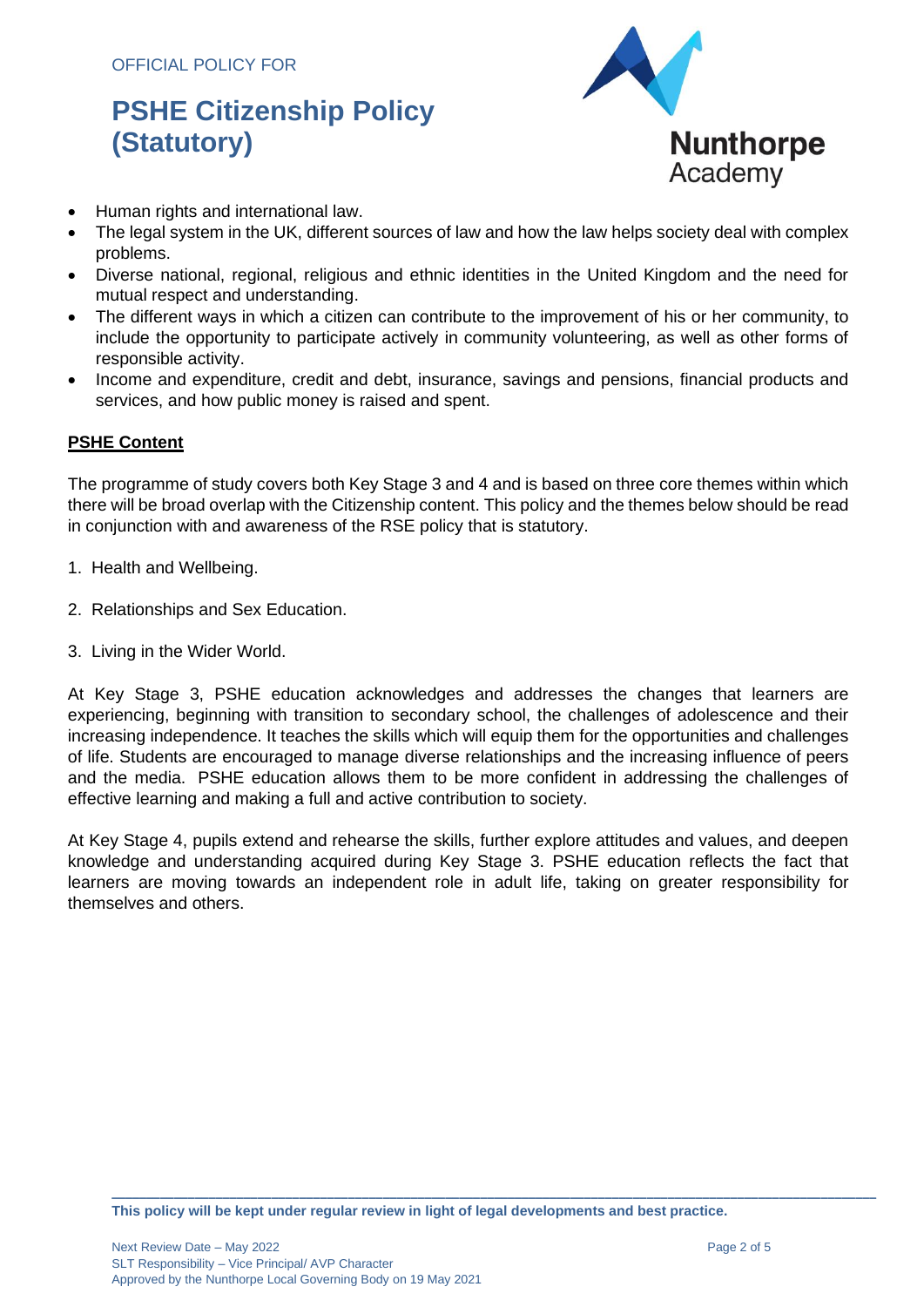# **PSHE Citizenship Policy (Statutory)**



| <b>Health and Wellbeing</b>                                                                                                                  | <b>Relationships</b>                                                                                                                                           | <b>Living in the Wider</b><br>World                                                                                                                        |
|----------------------------------------------------------------------------------------------------------------------------------------------|----------------------------------------------------------------------------------------------------------------------------------------------------------------|------------------------------------------------------------------------------------------------------------------------------------------------------------|
| <b>Students are taught</b><br>about                                                                                                          | <b>Students are taught</b><br>about                                                                                                                            | <b>Students are</b><br>taught about                                                                                                                        |
| 1. How to manage transition<br>How to maintain physical,<br>2.<br>mental and emotional<br>health and wellbeing<br>including sexual health    | How to develop and<br>1.<br>maintain a variety of healthy<br>relationships within a range<br>of social/cultural contexts<br>and to develop parenting<br>skills | About rights and<br>1.<br>responsibilities as<br>members of diverse<br>communities, as<br>active citizens and<br>participants in the<br>local and national |
| 3. About parenthood and the<br>consequences of teenage<br>pregnancy                                                                          | 2.<br>How to recognise and<br>manage emotions within a<br>range of relationships                                                                               | economy<br>2.<br>How to make<br>informed choices                                                                                                           |
| How to assess and<br>4.<br>manage risks to health and<br>to stay, and keep others,                                                           | 3.<br>How to deal with risky or<br>negative relationships<br>including all forms of                                                                            | and be enterprising<br>and ambitious                                                                                                                       |
| safe<br>How to identify and access<br>5.<br>help, advice and support<br>6. How to make informed                                              | bullying (including the<br>distinct challenges posed by<br>online bullying) and abuse,<br>sexual and other violence<br>and online encounters                   | 3.<br>How to develop<br>employability, team<br>working and<br>leadership skills and<br>develop flexibility<br>and resilience                               |
| choices about health and<br>wellbeing matters including<br>drugs, alcohol and tobacco;<br>maintaining a balanced<br>diet; physical activity; | About the concept of<br>4.<br>consent in a variety of<br>contexts (including in sexual<br>relationships)                                                       | About the economic<br>4.<br>and business<br>environment                                                                                                    |
| emotional health and<br>wellbeing and sexual<br>health                                                                                       | 5.<br>About managing loss<br>including bereavement,<br>separation and divorce                                                                                  | How personal<br>5.<br>financial choices can<br>affect oneself and<br>others and about                                                                      |
| 7. How to respond in an<br>emergency including<br>administering first aid                                                                    | To respect equality and be a<br>6.<br>productive member of a<br>diverse community                                                                              | rights and<br>responsibilities as<br>consumers.                                                                                                            |
| 8. The role and influence of the<br>media on lifestyle.                                                                                      | How to identify and access<br>7.<br>appropriate advice and<br>support.                                                                                         |                                                                                                                                                            |

**This policy will be kept under regular review in light of legal developments and best practice.**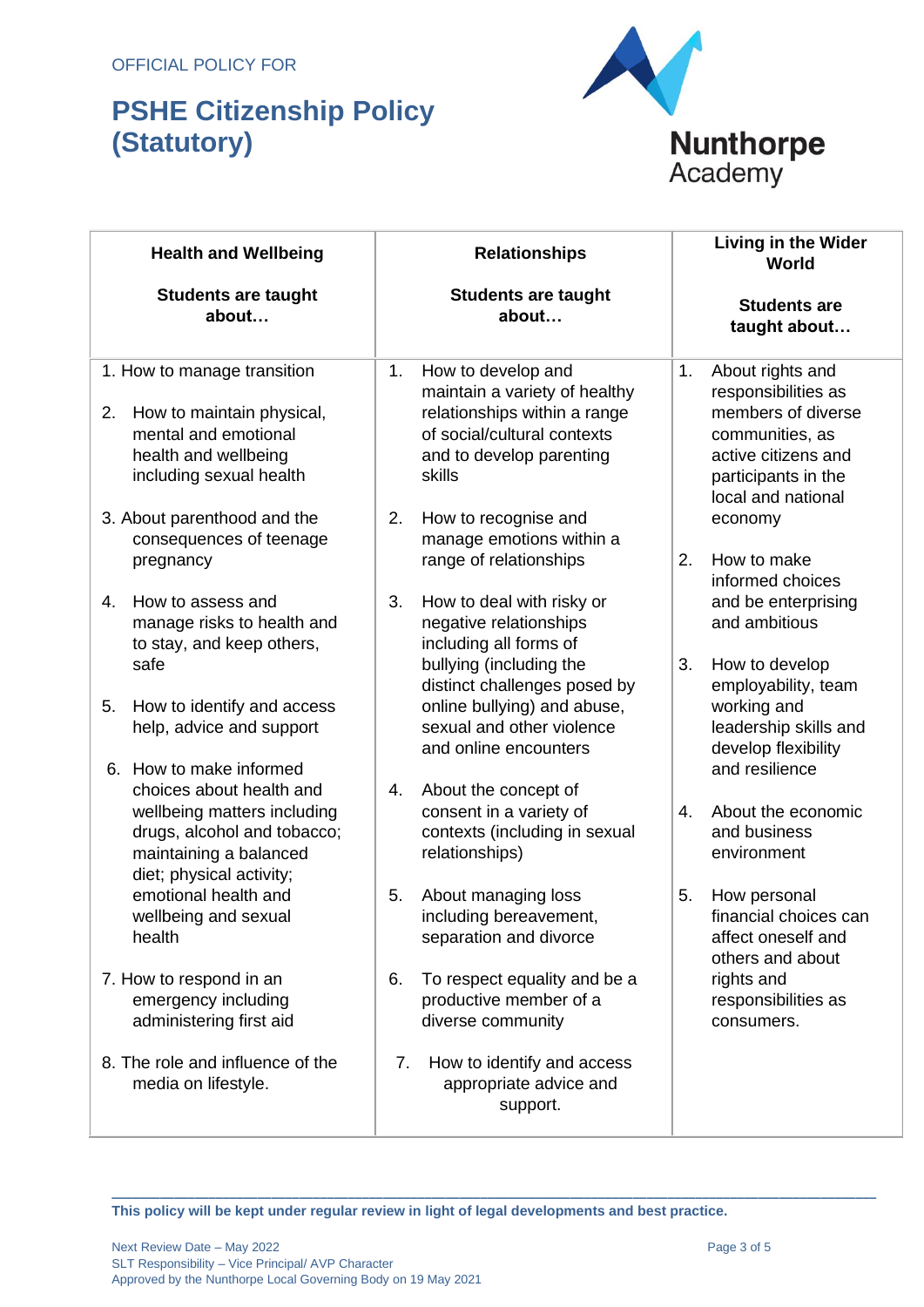OFFICIAL POLICY FOR

# **PSHE Citizenship Policy (Statutory)**



# **Whole School Approach**

Provision for Personal, Social and Health Education (PSHE) & Citizenship in the academy comes from a variety of identifiable sources:

#### **1. Life Lessons**

During Life lessons students learn about: enterprise and an understanding of economic wellbeing, Relationships and Sex education, British values, global issues and diversity, healthy lifestyle choices and drug and alcohol awareness.

#### **2. Pastoral programme**

Through form-tutor led activities during registration, assessing learning and progress, mentoring, target setting and reporting every term, PSHE and Citizenship development is promoted and monitored. Closely linked to SMSC, British Values and diversity.

#### **3. Assemblies**

These are delivered by members of staff and external agencies/ guest speakers during the year and promote and/or address a wide range of PSHE and Citizenship themes, British values and the inclusive ethos of the school.

### **4. National Curriculum lessons**

Within subjects and colleges many aspects of PHSE & Citizenship are delivered, the overview can be found on the academy website.

#### **5. Extra-curricular activities**

Through a growing range of clubs, visits and wider opportunities, School Council and debating events, pupils have the chance to develop personally, socially, emotionally and culturally.

### **6. Wider community**

Our links with the immediate and global community enable students to reflect on their place in the world and appreciate the importance of relationships and an understanding, acceptance and respect of other cultures and beliefs. (SMSC charter mark was achieved in June 2019)

### **7. KS4 – Specialist Careers and Post 16 Events**

Year 11 Parents' Information Evening and Year 9 - 13 Careers fair – parents and students are invited along to these events to get an opportunity to prepare for adult life, post 16 employment and

**This policy will be kept under regular review in light of legal developments and best practice.**